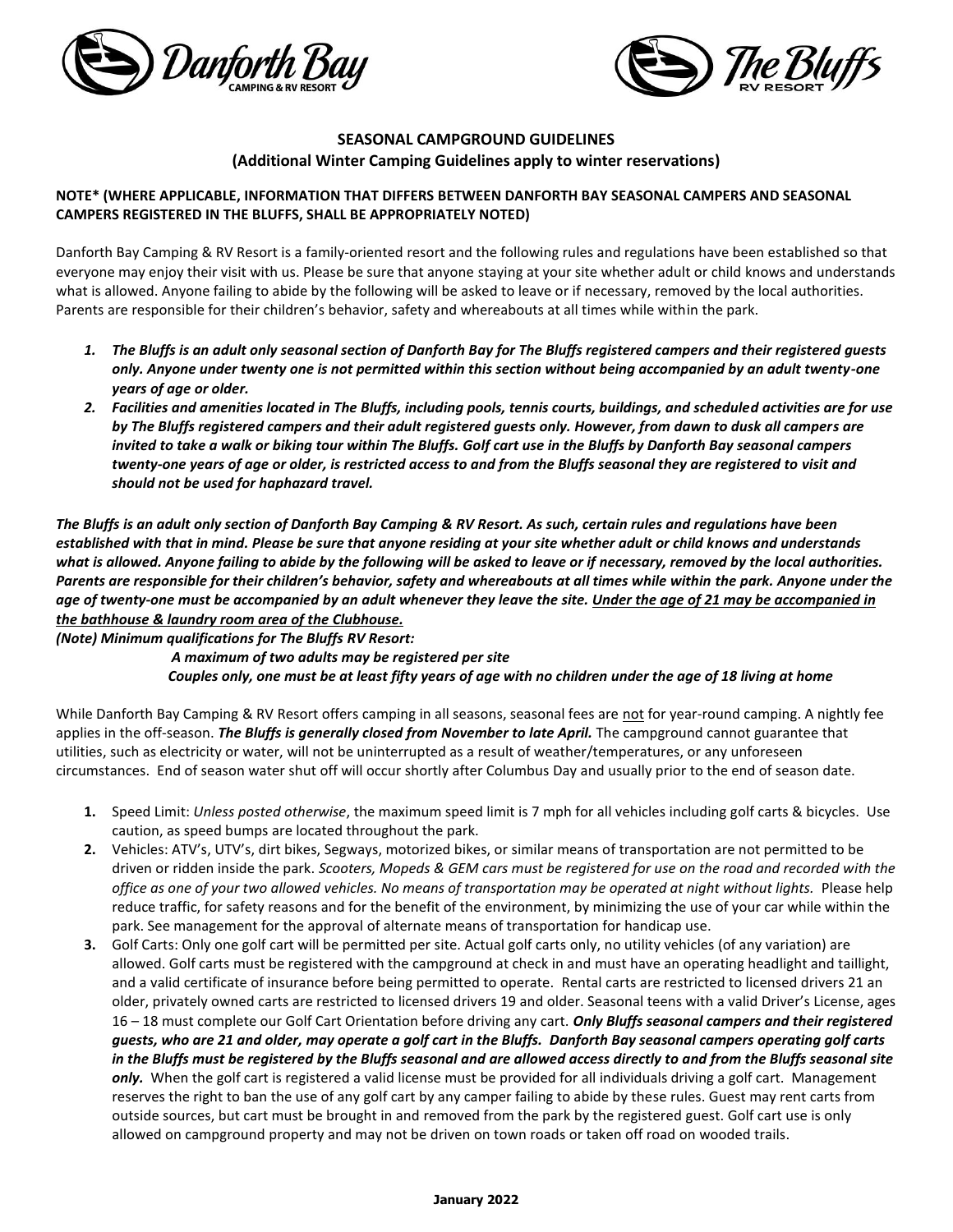- **4.** Children's Toys: Battery powered children's toys such as Power Wheels, Barbie Cars etc. are allowed as long as the top rated speed is 5 mph or less. Vehicles that have a top rated speed of more than 5 mph such as Razor Scooters etc. are not allowed. The use of paintball guns is prohibited within the park and self-balancing scooters are not allowed.
- **5.** Drones are not allowed in the park, as they can be disturbing to others.
- **6.** Quiet Time: Quiet time is from 11pm to 7am. Children under 18 must be on their registered site by 11pm unless accompanied by an adult. *Anyone under the age of 21 in the Bluffs must be accompanied by an adult whenever they leave the site.*
- **7.** Pets: Danforth Bay welcomes family pets that are well socialized, friendly and happy. PETS ARE NOT ALLOWED IN CABINS OR ON CABIN SITES. VISITORS OF REGISTERED CAMPERS ARE NOT ALLOWED TO BRING PETS INTO THE CAMPGROUND. Only 2 dogs per site are allowed. Pets *must* be on a leash at all times and *may not* be left unattended in your RV, on your site, or in any vehicle, as to disturb others while you are away. If they are a constant barker, please leave them at home. A copy of current rabies certificate must be available upon request and kept with their owner. It is your responsibility to pick up after them. Pets are NOT allowed in beach or pool areas or any campground building/facilities. You may take your pet swimming at the area **beyond** Cove Beach at the entrance to the channel. The Pet Park is open dawn to dusk, see rules posted.
- **8.** Campfires: Fires are only permitted in campground provided fire rings, unless approved by Management. **Fires must never be left unattended**, should be kept small with flames reaching no higher than 24" above the rim and wood must be contained within the perimeter of the fire ring. Fires must be extinguished with water by 11:30pm. No fires before 7am. Do not place trash, bottles or cans in fire rings and do not burn any treated or painted wood or pallets. It is illegal to transport firewood across state lines. Please check to see that your firewood provider is supplying wood from a safe source.
- **9.** Bike Riding: Bike riding after dark is not permitted. NH Law requires helmet use for children under the age of 16. Danforth Bay strongly recommends helmet use by everyone. Park bicycles in bike racks. Do not block doorways or walkways to buildings. Management will remove a bicycle from any guest who continues to disobey these rules.
- **10.** Motorized Boats: Any type of jet- powered watercraft is not allowed. Motorboats larger than 21' are not permitted. Only one boat per site, and boats must be registered at the office at check-in (\$). All boat owners must read and follow the guidelines on the *Motorized Boat Registration Form*. Park you boat and trailer in designated day boat parking lots only or on your site. *Due to milfoil concerns powerboats of any type, including small boats with trolling motors, are not allowed in Huckins Pond***.**

#### **VISITORS:**

**BY STATE LAW, ALL DAY AND OVERNIGHT VISITORS OF CAMPERS IN DANFORTH BAY AND/OR THE BLUFFS ARE REQUIRED TO REGISTER WITH THE OFFICE EACH TIME THEY VISIT.** 

- **1.** Visitors are not allowed to bring boats, golf carts or pets.
- **2.** As the seasonal camper it is your responsibility to ensure that all day and overnight guests have properly registered and paid any applicable fees. Any seasonal campers who ignore this policy will be asked to leave. The maximum number of overnight visitors allowed on a *Danforth Bay seasonal* site is a total of 8, with no more than 4 of them being adults. The maximum number of overnight visitors allowed on a *Bluffs seasonal* site is 4. We reserve the right to limit the number of adults and/or children occupying a seasonal site overnight. Visitors are not permitted in the park without the registered *seasonal camper being present.*

**Overnight & Day visitors of campers in Danforth Bay** must register with the office. A valid overnight or day visitor car pass must be clearly visible in their vehicle while in the park. Day visitors must depart the park by 8 pm.

**Overnight visitors of seasonal campers in The Bluffs** – Each individual or family unit's visit is limited to visiting no more than twice in the same month totaling no more than 7 days within the same month. All overnight visitors must be registered with the office. Wristbands are provided for overnight visitors to wear during their stay and a visitor pass must be clearly visible in their vehicle while in the park. Visitor fees are included in annual site rental.

**Day visitors of seasonal campers in The Bluffs** are required to register with the office and are expected to be in the company of The Bluffs seasonal camper when using the facilities.

Danforth Bay campers may visit Bluffs sites from dawn to dusk without being registered as a day visitor. Registration is required for any adult visitors attending events during the day, any visitors after dusk, and any overnight visitors. Danforth Bay campers vehicles /golf carts are to be driven directly to and from the site you are visiting and are not to driven around the park.

To gain access through the gate, visitors must make prior arrangements directly with the Bluffs seasonal camper they are visiting. *The office will not open the gate to allow access for visitors.* 

Visitors under 21 with a valid driver's license may drive a registered vehicle directly to and from a Bluffs seasonal site. They may not drive around the park unless accompanied by an adult 21 or older.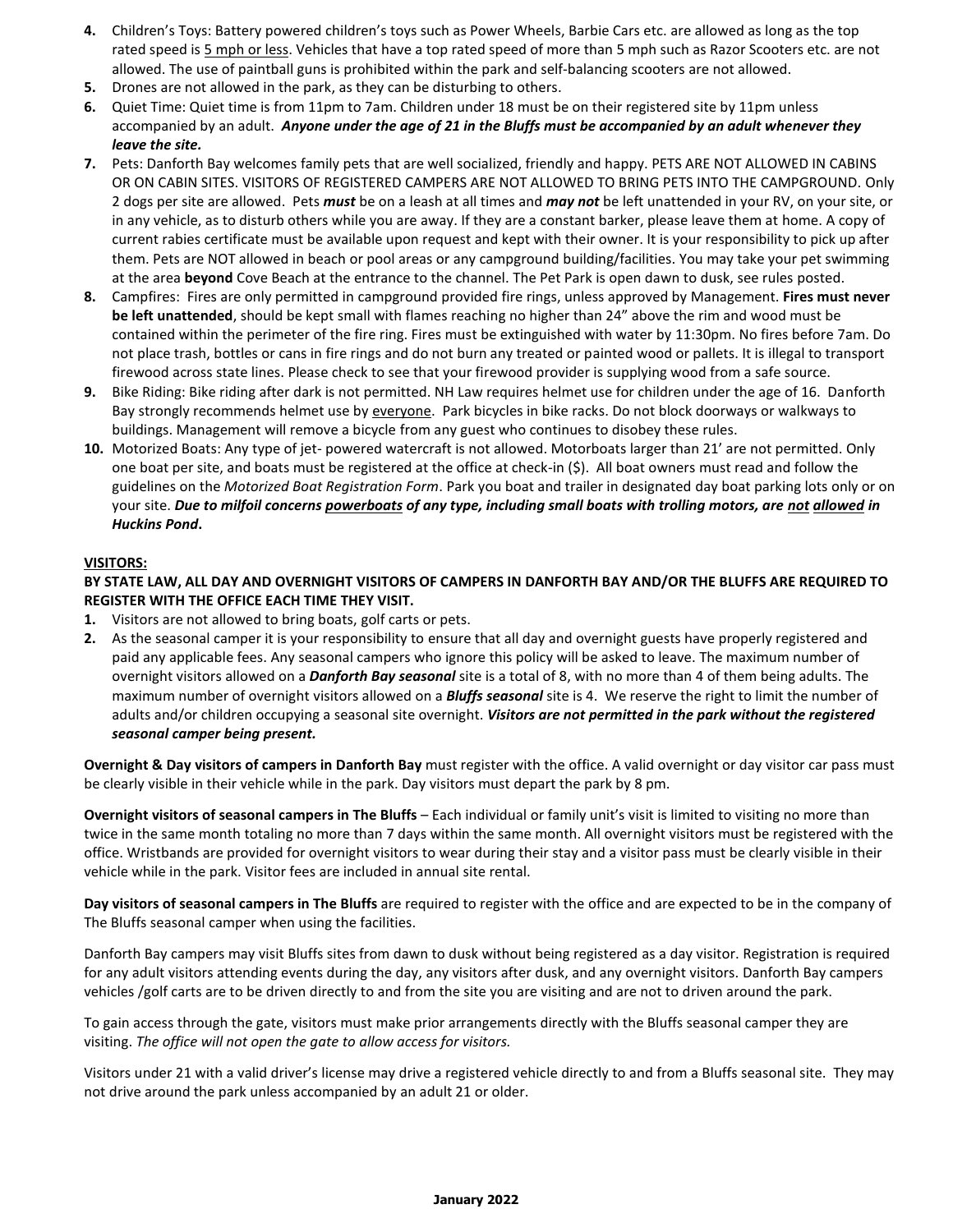#### **GENERAL:**

- **1.** Alcohol: New Hampshire's drinking age is 21. Underage drinking, use of drugs, excessive use of alcohol, or any other illegal activities will result in immediate removal by local authorities. Drunk and obnoxious behaviors are not permitted. Never leave alcohol where it is accessible to others.
- **2.** Profanity: Profanity will not be tolerated. Repeat offenders will be asked to leave.
- **3.** Behavior: As a family campground, guests are expected to be respectful and courteous to others. Any type of bullying, aggressive behavior or actions deemed inappropriate by management will result in removal from the park.
- **4.** Privacy: Please do not cut through other campers' sites on foot, on a bicycle, with a golf cart or any other means.
- **5.** Smoking/Vaping: Is **not permitted** inside or within 25 feet of any buildings or at the pool or beach and is prohibited by anyone under the age of 18.
- **6.** Firecrackers, sparklers, or any other pyrotechnic devices are not permitted.
- **7.** Playgrounds are located in Danforth Bay and hours are from 8:30am till dusk (½ hour after sunset). Children should not be left unattended.
- **8.** Washing Camping Units: Seasonal camping units may be washed on their site with environmentally safe products.
- **9.** The use of any earth moving equipment, such as tractors, excavators, loaders, etc., is not allowed unless special exception and approval is given by Management for a specific approved purpose.

#### **BEACH and/or POOL RULES:**

- **1.** Swimming at beach areas is not allowed after dark.
- **2. There are no lifeguards on duty at any time. Swimming is at your own risk.**
- **3.** Pets are not allowed in the pool areas or on the beaches. Please swim your pets at the canoe launch area **beyond** Cove Beach or in Huckins Pond.
- **4.** Diving is not permitted at *any* pool.
- **5.** Smoking/Vaping & glass containers are not permitted.
- **6.** An adult must always accompany children under the age of 14 while at the beach or in the *Depot* pool area. *No one under the age of 21 is allowed in the pool area at the Bluffs.*
- **7.** Swim diapers are required for children who are not toilet trained.
- **8.** Horseplay such as pushing, shoving, etc. on the swim raft is not allowed.
- **9.** Campsites adjacent to the waterfront are not allowed to have their own docks or rafts.
- **10.** Boat, canoes & kayaks are not allowed within the designated swim areas.
- **11.** No swimming or fishing from boat docks.
- **12.** Reserving of tables and chairs at the pool is not allowed if you are not present.
- **13.** Stay out of pools and lake during severe weather.

#### **SLIDE RULES**

- **1.** No running or rough housing please play gently
- **2.** Slide feet first, on the kiddie slide in a sitting position
- **3.** Wait for the landing area to clear before sliding
- **4.** The kiddie pool and its slide are for kids 8 and under only Adults may accompany kids
- **5.** Access to slides is from the stairs only; do not climb up the slides

#### **\*TRAILERS & SITES: (\*The term trailer refers to any camping unit, i.e. travel trailers, 5th wheels, park models, motor homes, etc.)**

- 1. Trailers shall be owned by only one family and cannot be co-owned. Only one trailer will be allowed on a site.
- 2. Subletting is not permitted.
- 3. The sale of a seasonal trailer to another party does not mean the site is transferred as well. You do not own your site and therefore the sale of your trailer does not mean the transfer of your site to the new owners. *You may not transfer ownership of a trailer on site to another family member.*
- 4. Propane tanks up to 100 gallons are allowed.
- 5. Under no circumstances may a registered seasonal camper claim Danforth Bay Camping Resort and/or The Bluffs as his/her permanent residence. Anyone found in violation of this rule will be asked to leave immediately. Danforth Bay Camping & RV Resort and The Bluffs is a vacation destination only.
- 6. Danforth Bay's focus is to provide a leisure atmosphere for all our campers. Providing a service or having a business you are operating from your site, requires managements approval.
- 7. No permanent kennels are allowed, only portable crates.
- 8. Snowmobiles are not to be stored on site in the off-season. Boats may be stored on your site in the off-season only if you are not registered for winter camping. In season boat/snowmobile trailers are considered to be one of your two allowed vehicles.
- 9. All maintenance requests must be made by calling or emailing the office. Management reserves the right to approve or deny requests, and to determine any applicable service fees on work requests that are beyond the normal scope of site maintenance.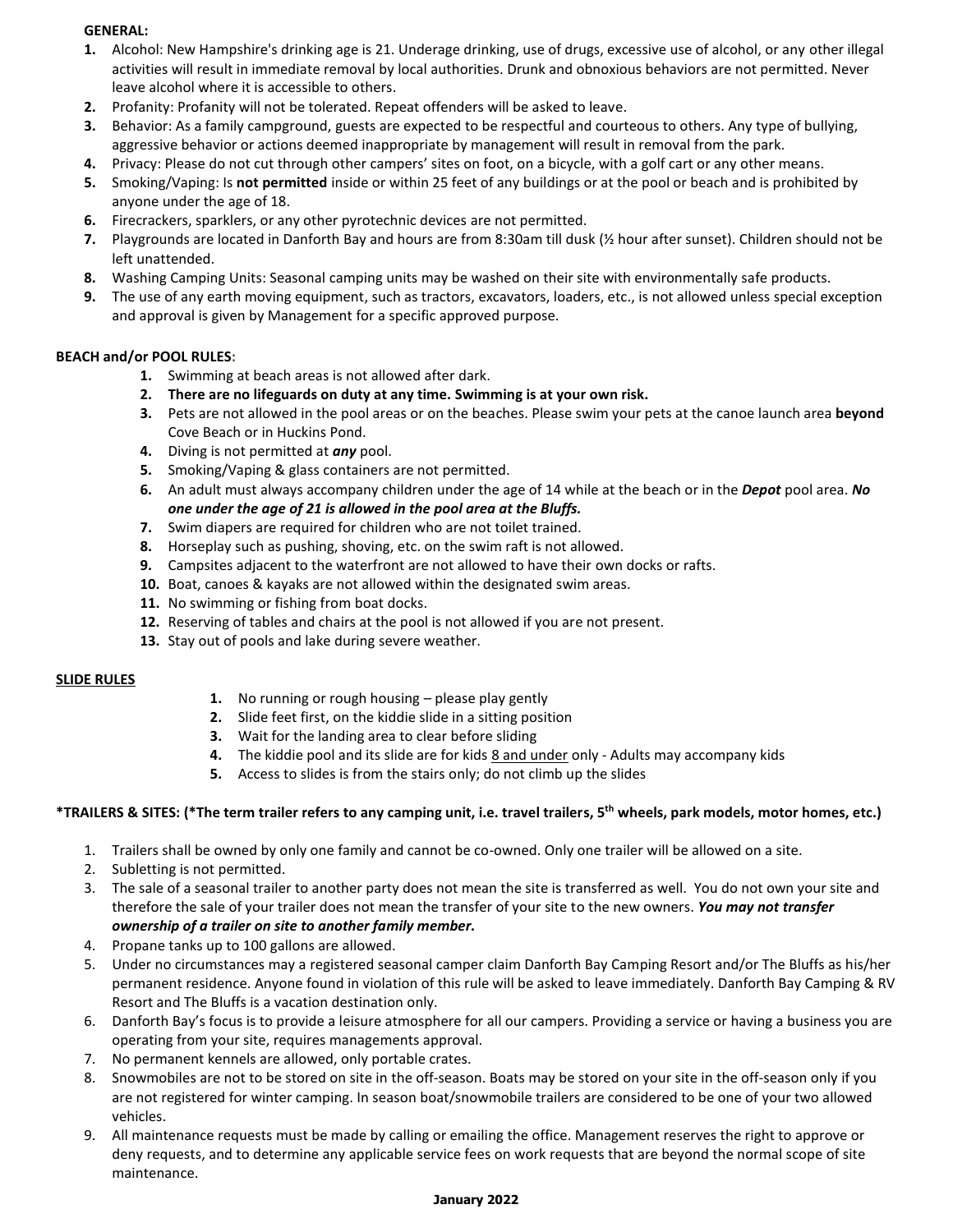#### **Payments:**

Seasonal campers must remain current with all payments.

Metered electric must be paid no later than the  $15<sup>th</sup>$  of each month.

Failure to pay any past due monthly bills will result in balances being automatically processed on your credit card on file and will accrue a \$5 service charge per transaction. If you are not receiving monthly bills, contact the office immediately. You are encouraged to check your reservation status regularly and to make timely payments via the online portal.

Seasonal campers must remain current with deposits due for the upcoming year. Failure to remain current with Deposit Schedule could result in loss of seasonal site.

#### **Taxes**

The Town of Freedom has the right to charge any seasonal camper a Personal Property Tax on any type of unregistered camping unit, regardless of size, that is on site/campground property as of April  $1<sup>st</sup>$ . Sheds, decks, add-a-rooms can be taxed as well, even if the camping unit is not. *Seasonal campers must remain current with taxes*. Failure to remain current will result in loss of seasonal site.

#### *MANAGEMENT RESERVES THE RIGHT TO AMEND OR AJUST RULES AT ANY TIME, WITH NO ADVANCE NOTICE. SEASONAL GUIDELINES ARE IN ADDITION TO SITE REQUIREMENTS.*

Danforth Bay Camping & RV Resort is not responsible for any theft, loss by fire or accident. Any personal property including, but not limited to, canoes & kayaks, whether on your site or within the park, are stored at your own risk. Use of any of the facilities is strictly at your own risk. Parents will be held responsible and pay for any damages to property, facilities etc. caused by themselves, their children and any guests. Regardless of type of accommodations, all guests/visitors assume all risks and danger incidental to their stay as well as damage to personal property including specifically (but not limited to), the danger of being injured by insects or animals, of being injured while participating in recreational activities, and/or being injured as a results of inclement weather conditions, and agrees that Danforth Bay Camping & RV Resort and it's owners, agents and employees are not liable for injuries or property damage resulting from such risks and danger.

|                 | Date |
|-----------------|------|
|                 | Date |
|                 |      |
| Interviewed by_ | Date |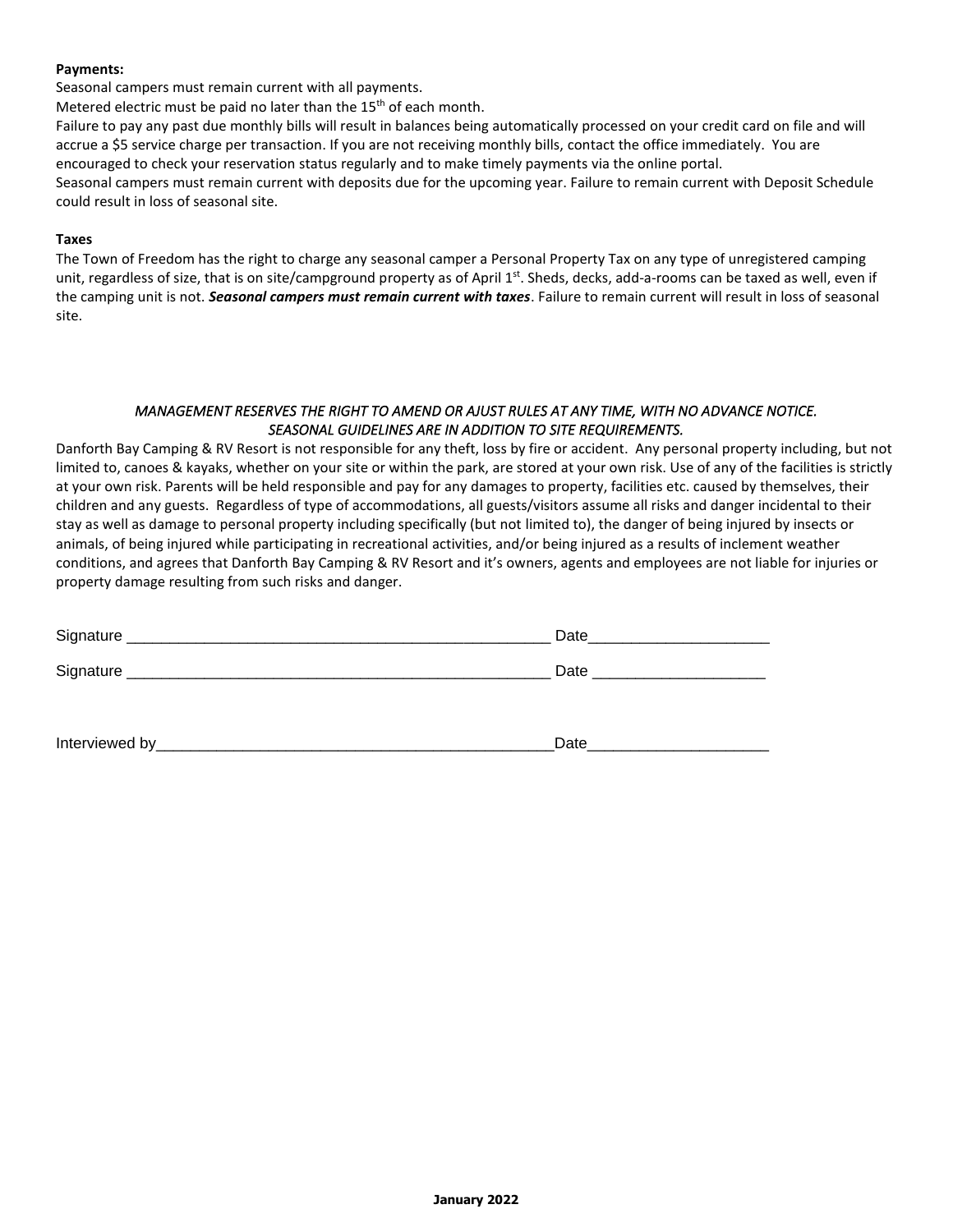# **Site Requirements**

### **(See Seasonal Guidelines for additional information)**

## **Camping Unit:**

Maximum Age of Camping Units allowed to be in the Park:

Park Model / Destination Trailer: 25 years Last Sellable age within the park: 20 years RVs: 15 years Last Sellable age within the park: 10 years

Maximum Entry Age: Camping unit may not be older than 10 years of age upon park entry unless approved by management.

Camping Units in the park as of November 2021, that are within 5 years of maximum age will be grandfathered through the 2026 season.

All Camping Units, regardless of age restrictions above, must be maintained and are pending park approval annually.

Any Camping Units no longer approved, must be removed no later than the end of the summer season, and may be asked to leave sooner depending on circumstances.

**Holding Tanks / Shut Off Valves:** All camping units MUST be equipped with black and gray water holding tanks, and RV style toilets, with shut off valves that remain closed except when dumping.

**Rooves:** Must be repaired back to original like new color, material, and condition. Permanent tarps are not allowed on seasonal sites.

**Skirting:** Must be fully skirted from the base of the unit to the ground, on all sides visible from the road and neighboring sites. Skirting must obstruct view of under the camping unit. Acceptable types of skirting are lattice, or any customized product made explicitly for the purpose of skirting. Camping unit hitches may be fully skirted to match the height of the hitch. If fully enclosed, behind skirting may be used for additional storage.

**Condition:** Camping Unit must be kept clean from algae, mold, dirt, discoloration, or other outside contaminants, such as soot from vents, etc. Outside may have no missing, damaged, non-functioning, or unsightly parts.

### **Structures:**

**Decks (Limit 1):** Permitted materials can be wood or composite, must be built in 4x8 sections, bolted together, kept clean, and must be maintained, any damage repaired and painted/stained annually. All sections must be uniform, same building style. Must submit plans for approval prior to purchase of materials. Existing decks are not transferrable unless approved and must be in new condition.

**Add-a-Rooms (Limit 1):** Approved brands are Dura-Bilt and Silvertop. Rooms must be kept in new condition, clean and repaired when damaged. Must submit plans for approval prior to purchase of materials. Metal Framed Screen Rooms are not allowed.

**Gazebos or Screen Room (Limit 1):** Must be a pre-manufactured gazebo or screen room and not made from wood or hand built. Must be independent of the camping unit. Side curtains on gazebos must remain open, except during inclement weather or while the seasonal guest is away.

**Platform (Limit 1):** Allowed for the express purpose of a base for a gazebo or screen room, must match the size of the room, being no longer than 12' and no wider than 12', built in sections bolted together. Platforms may not be used for tents. May not be built as an extension of the site, off a hill or ravine.

**Sheds (Limit 1):** Rubbermaid/Craftsman/Suncast resin 7'x7' only are approved. Wooden sheds in the park as of November 2021 are grandfathered but must be painted annually and kept in like new condition. Grandfathered wooden sheds must be removed when current seasonal departs. A 7'x7' platform may be placed under shed but no additional platforms or rooflines may be attached to sides of shed. No items may be attached to the outside of shed, items should be stored inside so site does not become cluttered. All sheds must be earth tone in color. No other storage type container is allowed. Location of shed requires approval.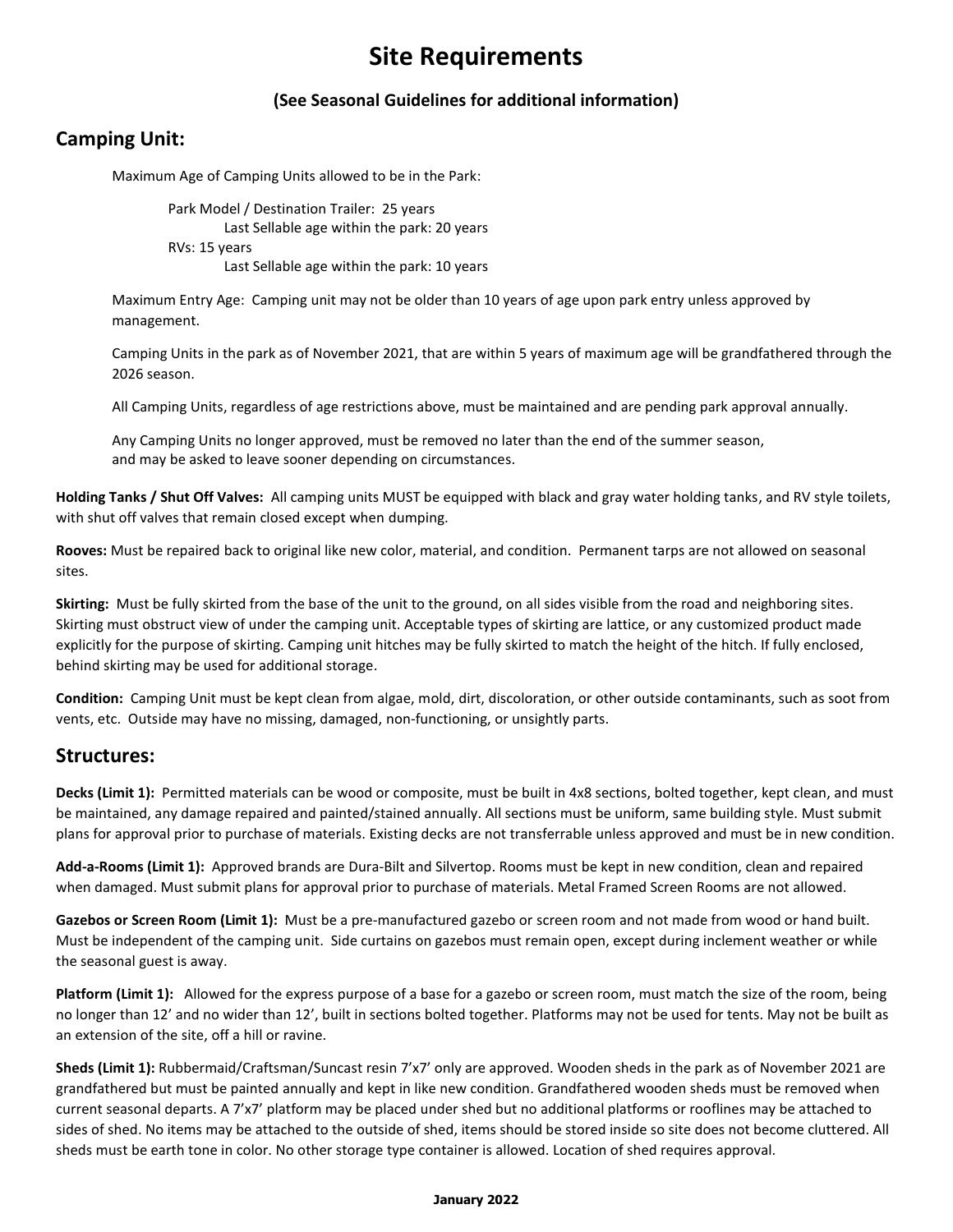**Carports:** Carports are not allowed; carports existing as of November 2021 are grandfathered through the 2023 season. EZ ups may be used only temporarily for cover during an event on site such as a family gathering and may not be left up permanently.

**Grill Station (Limit 1):** A pre-manufactured metal 8'x5'grill canopy is allowed for the sole purpose of covering a gas grill and may be placed on a platform measuring no larger than 8'x10. Grill area must be kept clean and free from grease, trash, food and beverages. No canopy may be built by hand.

**Additional Construction:** No other items may be constructed on sites or attached to the camping unit, such as but not limited to, independent stairs, walkways, bridges, rooves over camping unit, air conditioning units, etc.

### **The Site**

**Overall Appearance of Site:** Seasonal sites shall be kept neat and clean. Items should be neatly stored away to avoid a cluttered appearance. Management may require removal of unsightly, distasteful, and/or excessive outdoor novelty decor. No items may be placed on site in such a manner as to obstruct the view into the camp site. Pouring of concrete is not allowed for any purpose. Nothing may be added or constructed on the site that is permanent in nature.

**Site Perimeter:** Includes the gravel area of site. Campers may not expand into the wood line and may not add gravel to the site to enlarge area of use. Trees/saplings/brush may not be cut for any purpose and site may not be altered. Chainsaws are not allowed in the park.

**Site Beautification:** Flowers/plants may be added to the site to add natural beauty but may not have fencing installed around them. Vegetable gardens are not allowed, as they attract undesirable wildlife. A hanging or potted vegetable plant may be placed on the camping unit's deck or hung from its awning. Trees and shrubs may not be planted without approval. Pea stone may be added within the perimeter defined gravel area. Automatic watering systems may not be installed. Hand watering or oscillating sprinklers may be used, with water conservation always in mind.

**Cameras:** Are allowed and must only be aimed at your personal belongings or at the seasonal site to which you have a current reservation. Cameras must not be aimed at the road, bathhouses, or other sites.

**Fencing / Netting / Pet Containment:** Decorative, stockade, and privacy fencing / chicken wire / netting of any type are not allowed. No type of pet containment systems may be installed including invisible fencing and dog kennels.

**Lights (Hanging):** White lights only may be hung. They may not be hung in excess as to disturb those camping nearby, may not obstruct the entrance into the site and may not wrap around trees.

**Hooks Screwed into Trees:** Hooks may be used to hang lights and flags only. Screws in trees may not be used for any other purpose such as, but not limited to, signs, hammocks, swings, children's toys, etc. Clotheslines are not allowed.

**Kayaks / Canoes / Peddle boats:** Must be stored inside or placed on a storage rack. Kayak rack design and placement requires approval in advance of purchase of materials. May be stored on black plastic / resin sawhorses. Peddle boats must be stored behind your storage shed so it is not visible from the road or by neighboring sites.

**Hot tubs / Spas:** are not allowed.

**Outdoor showers / Sinks:** are not allowed.

**Outdoor Refrigerators:** limited to 5 cubic ft or less and must be secured to prevent theft or wildlife from opening.

**Astro Turf / Mats:** Astro turf is not allowed. There is a limit of (1) decorative mat per site.

**Utilities:** No modification or tampering with utilities is allowed. Structures may not be built around utility pedestal for any reason.

**Bars:** No type of outside bar is allowed, including Tiki style. Alcohol should never be left outside unattended.

**Flags:** Allowed and must be kept in good condition, not tattered or worn in appearance.

**Birdfeeders:** To avoid attracting undesirable wildlife, birdfeeders of any type are not allowed, including hummingbird feeders.